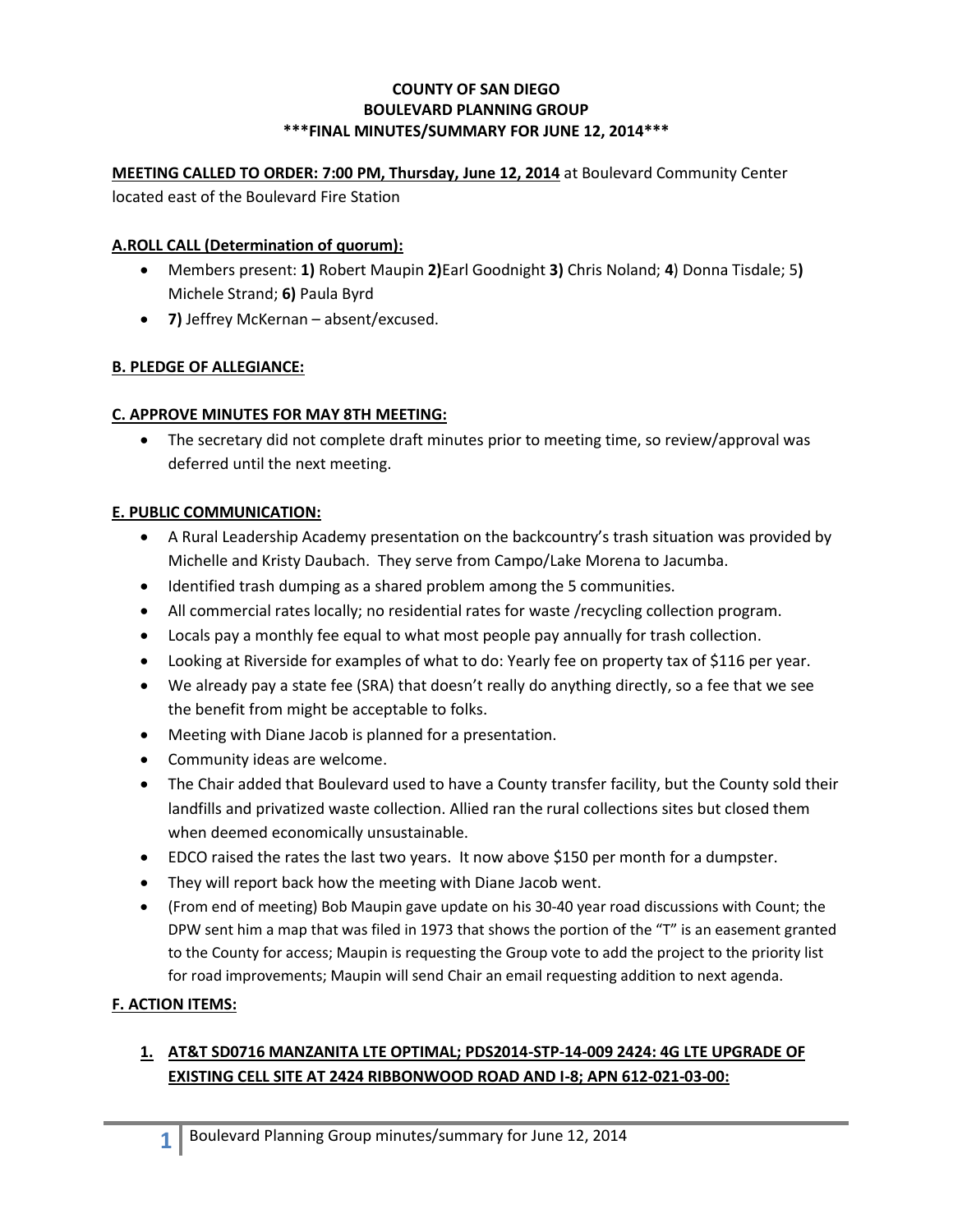Summary of discussion:

- Joanne Stoddard gave the information about the upgrade.
- The Chair reported visiting the site with applicant and staff
- Discussion of existing site and equipment on commercial property.
- Questions were raised on area of increased coverage, 4G upgrade, and the need for backup generator for coverage during wildfires and other emergencies when power goes out. Lack of on-site well for landscaping. Other related projects.
- The Chair stated she could not support the project based on her research, including information from the USFWS, related to microwave radiation from cell facilities and adverse impacts on people and wildlife
- Only AT&T customers benefit.

# **2. NEW VERIZON WIRELESS TELECOMMUNICATIONS FACILITY: VZW I-8 BOULEVARD; PDS2014-STP-14-011 (STP14-011) STP 14-01**:

*ACTION: M/S: NOLAND/MAUPIN: Motion to support the new cell site on the condition that all water is brought in from non groundwater sources. Passed 5-0-1. (Tisdale abstained/McKernan absent).* 

*Summary of discussion:*

- Project site is on commercial property at Ribbonwood Road and Four C's Ranch Road on APN 612-021-04, just north of I-8 and just south of the new Boulevard Border Patrol Station.
- Ms. Morgan Chee of M&M Telecom, Inc. presented the project information.
- The Chair reported visiting the site with applicant and County staff
- It was confirmed that co-location with existing sites, was not an option.
- The fairly low profile and camouflaged site on a commercial property, adjacent to the new Boulevard Border Patrol station with tall communication tower, was deemed less invasive than some sites.
- Specific concerns and objections were raised with cumulative impacts from a proliferation of large-scale energy, transmission and communications projects and use of local and regional groundwater sources for construction.
- Applicant agreed to seek out non-groundwater sources.
- Increased coverage map was shown.
- Planner Maupin reported that we are getting jammed by signals from Mexico (proven by Verizon engineer).
- The US is not allowed to aim antennas towards Mexico, so coverage is difficult to get in neighborhoods that are too close to the border.
- Mexico apparently does not follow the same rules.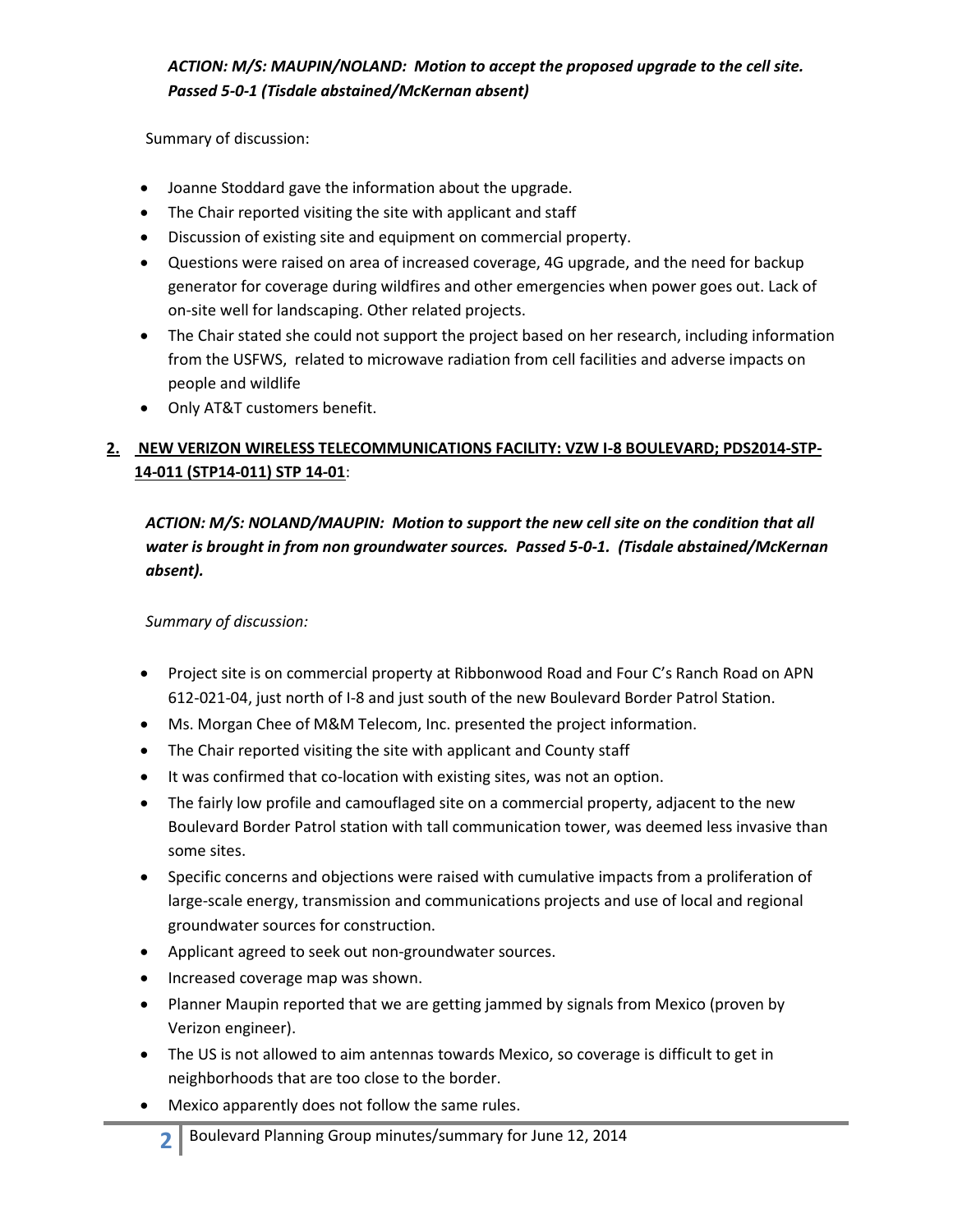- The County generally does not like the cell companies to place towers on private property.
- No generator proposed for this site.
- A community member asked if the cell site would continue to operate during a wildfire.
- Ms. Chee responded that the plans are examined and signed off by the Fire Marshall to ensure safety.
- The entire project property was cleared (without a permit) several years ago, per the Chair.
- Planner Byrd wanted the construction water source identified.
- Doug Munson from M&M Telecom, Inc. , seemed confused over groundwater issues at first, but replied that they would bring the water via water truck from an urban area, to avoid using local groundwater.
- They are balancing brush clearing with sensitive biological resources.
- The Chair repeated concerns about the proliferation of cell sites in our area, the radiation caused by the electrical facilities and cumulative the effects on the residents and wild life.
- A community member asked how electric service will connect, by electrical wiring or wireless.
- Ms. Chee responded that electrical wiring will be extended from existing poles on the property.
- Doug Munson agreed to ask the Construction Manager to put it on the plans prior to approval that the no groundwater will be used and water will be brought from elsewhere.

## **3. PARKLAND DEDICATION ORDINANCE AND BOULEVARD PROJECT PRIORTY LIST (PLDO):**

- Sean O'Neill, Park Project Manager, County of San Diego Park and Recreation was present to answer questions on the PLDO assist with selection of priority projects: sean.o'neill@sdcounty.ca.gov ; 858 966-1355
- O'Niell came to support the process of determining Project priorities. They are visiting all Planning Groups to get their input, annually.
- Process begins again in July 2014. It is not necessary to make a new list for last year, since the fiscal year is almost over.
- Requirements are that PLDO funds be used for active recreation purposes, gently sloping land (max 10% grade), or in a planned development; open lawn, sports fields, court games, swimming pools, children's play areas, picnic areas and recreation buildings.
- PLDO funding does not include natural open space, nature study areas, open space for buffer areas, steep slopes, golf courses, riding and hiking trails, scenic overlooks, water courses, drainage areas, water boundaries, marinas, and boating and parking areas, or archeology.
- O'Neill offered to help find other grants for the maps and signs for Boulevard
- Community Garden Project would work.
- Additional projects can be developed, so long as they meet the criteria
- Chair commented that this is difficult in Boulevard since the only public property is the current Fire / Sheriff station located at the northeast corner of Ribbonwood and Old Hwy 80.
- It was agreed that we must find a way to secure this site in order to have any hope of a Community Center and Recreation Area.
- The Local Park Planning area for Boulevard includes Jacumba, Campo, Potrero, and Pine Valley which have historically received a majority of the funds for these projects. Boulevard is always left in the dust with nothing.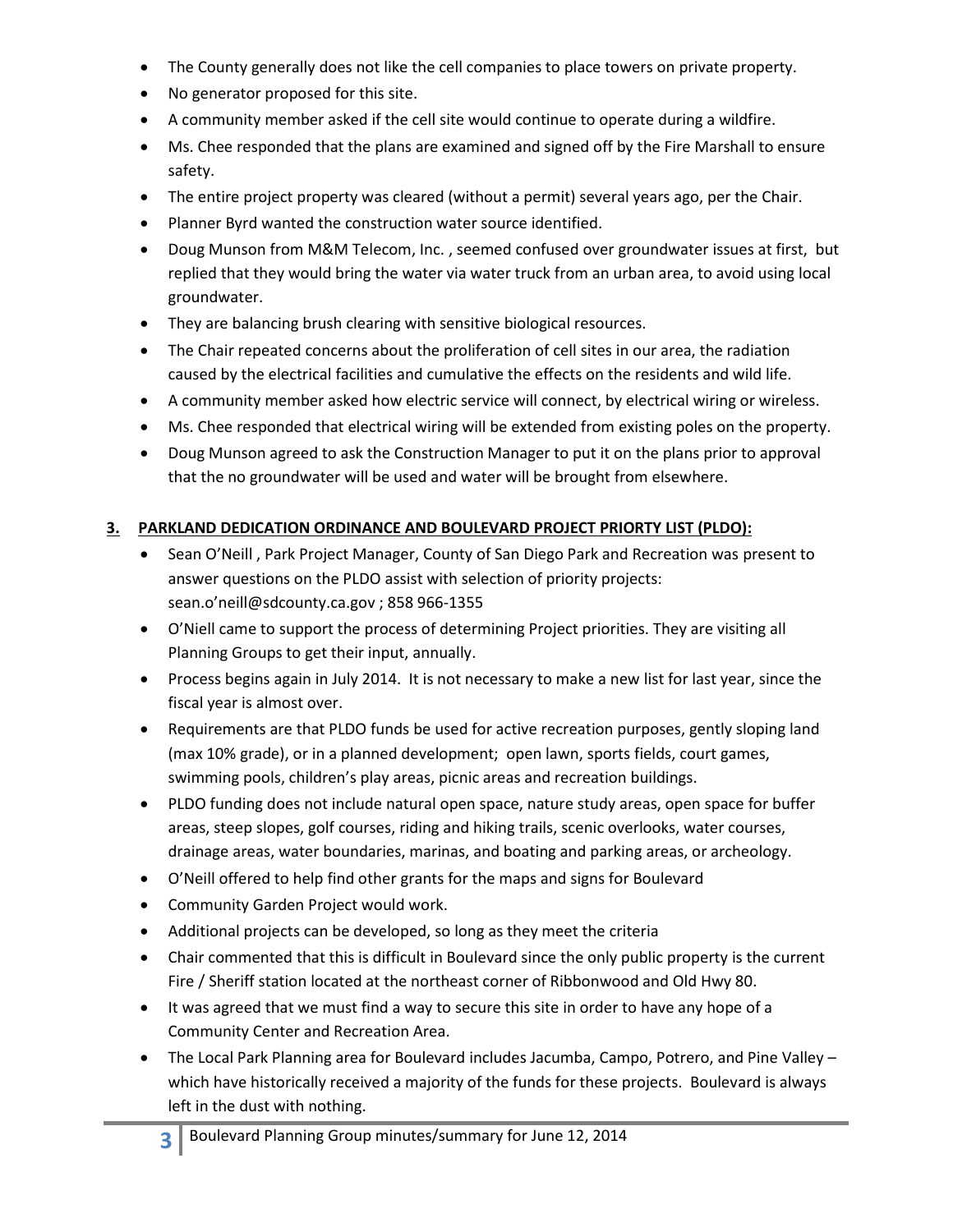- The Chair shared that in the past the school district was never agreeable to giving public access
- Tammy Daubach said that may have changed with new leadership at the district.
- If the school allowed public access for a pocket park, it would be from dawn to dusk, and no school activities could be taking place.
- We tried before, and now we will try again. It is a way to get some facilities up here for the public.
- Board member Noland brought up that this grant cannot be used to acquire land, but Mr. O'Neill thought it could. He will check into it.
- *No Action necessary*

### **4. 2.9 MW "SEPV BOULEVARD" SOLAR PROJECT PRESENTATION:**

## *ACTION: M/S: MAUPIN/NOLAND: Motion that the Boulevard Planning Group does not support Solar Electric Solutions, Inc's proposed SEPV Boulevard Solar project. Approved 6-0-0. (McKernan absent)*

Summary of discussion:

- Mike Stern and Freeman Hall of Solar Electric Solutions, Inc. were present for their 2.9MW solar project proposed for 24 acres of a 130 acre Chapman Ranch parcel.
- The Chapman Ranch property is located at 2220 McCain Valley Road, immediately north of I-8 on the west side of McCain Valley Road.
- Property owner, Bruce Chapman, was also present.
- Freeman Hall gave the presentation.
- There is a Power Purchase Agreement contract in place to sell energy to SDG&E under the REMAT (Renewable Market Adjusting Tariff) program (3Mws or smaller) that is similar to the RAM program.
- Both programs are sponsored by the CPUC.
- Chair reported she could not find any evidence of the Power Purchase Agreement
- Gen-tie interconnects to new Boulevard Substation will using existing 12kV distribution line on property and McCain Valley Road.
- One home is located northwest of Chapman's property and that owner supports the project.
- Chair reported that another property owner does not support the project.
- The line on the poles would be changed out to thicker lines to increase capacity
- Questions were raised on increasing carrying capacity that could be used by other projects.
- Freeman said the gauge of wire would not hold more than 3MW, and this project is 2.9
- They won't pay for anything bigger than that because it's at their cost.
- Applicants stated that energy generated from project would be used locally.
- Chair pointed out our whole community only uses about 2MW, as confirmed when we were taken off-grid for Kumeyaay Wind project reconductoring.
- We already have the 50 MW Kumeyaay Wind , and several hundred more MW proposed.
- Freeman said this project started as a larger project and has been cut down, to about 1/5 in size.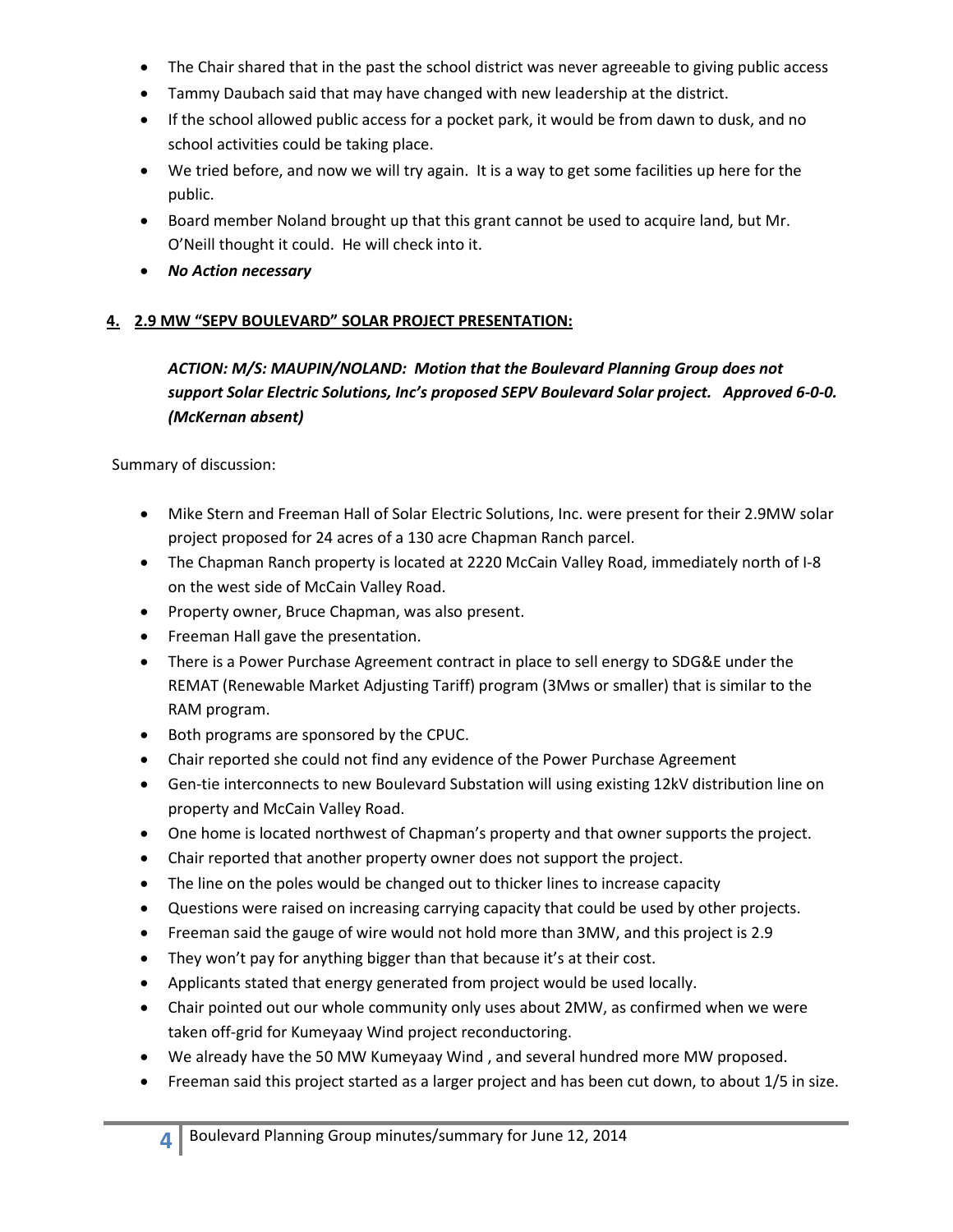- They met with Dianne Jacob about a year ago and understand that the County is sensitive to the communities' interests.
- The permitting process in understandably rigorous.
- Board member Maupin questioned the 20-30 jobs and that no (or few) jobs are actually obtained by locals.
- Freeman said the unions have a lot to do with that and that this project does not necessarily have to be union. They would prefer non-union themselves.
- The Chair asked if they have been successful in evading Project Labor Agreements (PLAs)
- Freeman said that they have built projects with and without them.
- Freeman confirmed Chairs question about his previous employment with Ted Turner.
- 3-4 months, 20-30 jobs during construction, one full time job after construction; Mr. Chapman would likely have a job, plus an off-site worker.
- 2 acre feet of water during construction, from off-site sources; .1 acre foot of water per year for normal operations (washing panels),
- No night time lighting, traffic, no noise.
- Freeman thought only Mr. Chapman would be able to hear the inverter noise
- The Chair noted that Chapman's closest neighbors and the wild life would be impacted by the noise that includes low frequency noise and infrasound that carries long distances.
- Freeman said the project would not be visible from McCain Valley Road or I-8.
- Chair responded that Mr. Chapman's property is visible from both McCain Valley Road and I-8 westbound.
- Freeman said the 6 foot tall units will be located in the center of the property, down in a bowl.
- Board member Maupin asked about glare to aircraft.
- Freeman answered that FAA authorizes these systems. Tracking system chases the sun. Glare is possible, but they are not mirrors.
- Maupin shared the "lake effect" concern.
- The Chair shared a photo giving an example of a project near Joshua Tree where birds are mistaking the panels for a lake and killing or harming themselves.
- The Lake effect is still being studied.
- Chair said it is emerging as more and more information is coming in. Unexpected impact.
- Freeman said this is an important topic but in this case the gaps between the arrays are 2 to 3 times as other projects.
- Chair asked if this project is similar to their projects in San Bernardino County, other than size, and shared some photographs from company website.
- Freeman denied lake effect was a problem but admitted they are adjusting the tilt to mitigate it.
- The Chair asked him to confirm that must be some evidence since they admit they are now working to counter the lake effect.
- Freeman said that there is no evidence; there are just concerns that have been raised.
- Chair asked if the Forensic Report from the US Fish and Wildlife is wrong.
- Freeman responded "let's not go there", but that if there is concern, then they want to address concerns. That's what the permit process requires them to do.
- Run-off, drainage, and wash issues will be looked at.
- The cultural issues are a big concern but they have not yet done a study.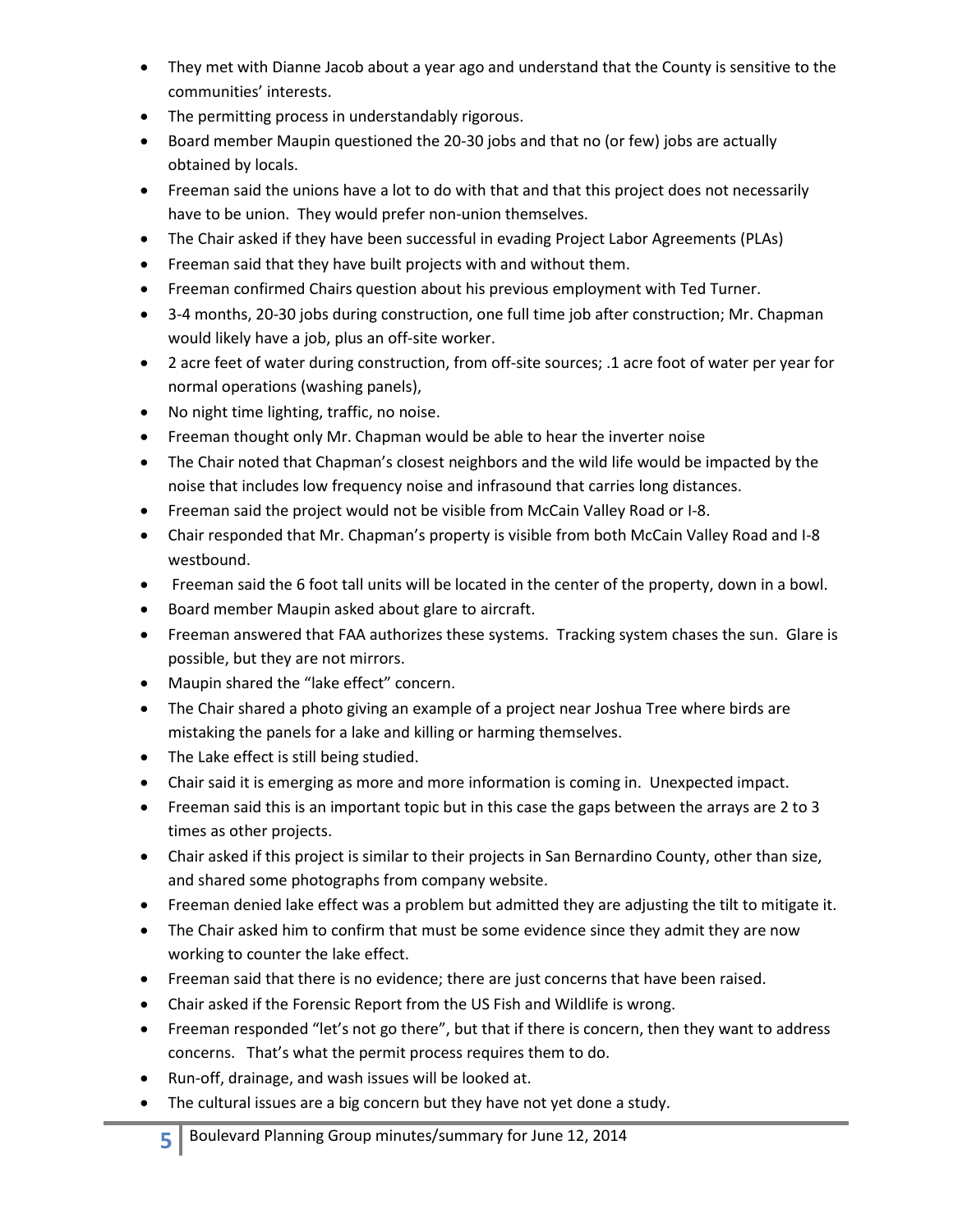- The Quino Checkerspot Butterfly was not found during their study last year, but Chair noted we've been in a drought for a long time.
- Some native wildflowers were found on site too.
- The Biological consultant is Phoenix Biological out of Pinion Hills (near Apple Valley).
- Maupin asked if they plan to flip this project
- Since they are a small company, they do lose control of the project during construction, because they cannot finance it themselves.
- Freeman said most projects are \$2-3million per MW but smaller projects of this size are \$7-8 million dollars per MW to build.
- Freeman offered that one mitigation measure could be helping us get park land.
- Board member Maupin said his lawyer said "mitigation" is weasel word.
- Maupin reported that his wife was diagnosed with cancer and other health impacts after the Southwest Powerlink was constructed and energized through their property. His concerns are stray electricity and health effects.
- The Chair reported increased ground currents can come up through water pipes and electricity lines into people's homes. That is already being documented in some impacted homes, along with phone line interference, per the Chair.
- **•** Freeman said he was not qualified to answer that
- Linda Shannon asked about cultural resources and oak trees being cut down.
- Freeman said they don't know yet; Chapman didn't think any trees would be removed.
- Kevin Keane commented that if the new jobs are not union, then they may be low paying.
- Freeman said the PV trackers, made by ATI, can handle 110-120mph winds.
- They track 45 degrees throughout course of day. They go flat during high wind over 65-70mph
- Keane raised safety concerns with tracker failure and heavy airborne debris.
- Stern said they have never had one tear apart, just bend in a high wind microburst. They will get back to us about questions on actual failure.
- Chair said some solar panels flew apart at the high school during recent high winds clocked around 90-100mph; a giant dust devil took off 60 feet of her ranch barn roof during an otherwise clear and sunny day.
- Board member Paula Byrd asked where the water was coming from.
- They answered Imperial County; which was challenged as feasible.
- Freeman and Sterns said they use very little water, but conditions can be placed on water sources.
- Local concerns include visual impacts and glare; McCain Valley is a tourism draw.
- Chair commented that while we understand Mr. Chapman's goals, and would like him to be able to earn a nice living, the project may serve as a "foot in the door" for other projects, as we've seen before.
- They put one project in, then call our area blighted and use that for an excuse to put more in, all while changing our community plan and land use plans in order to be able to do it, including the County, BLM and the Forest Service.
- Tule Lake is close and the Old Mistletoe Lodge property on Old 80 near the project has spring fed pond, both attract sensitive species, and worsen lake effect impacts.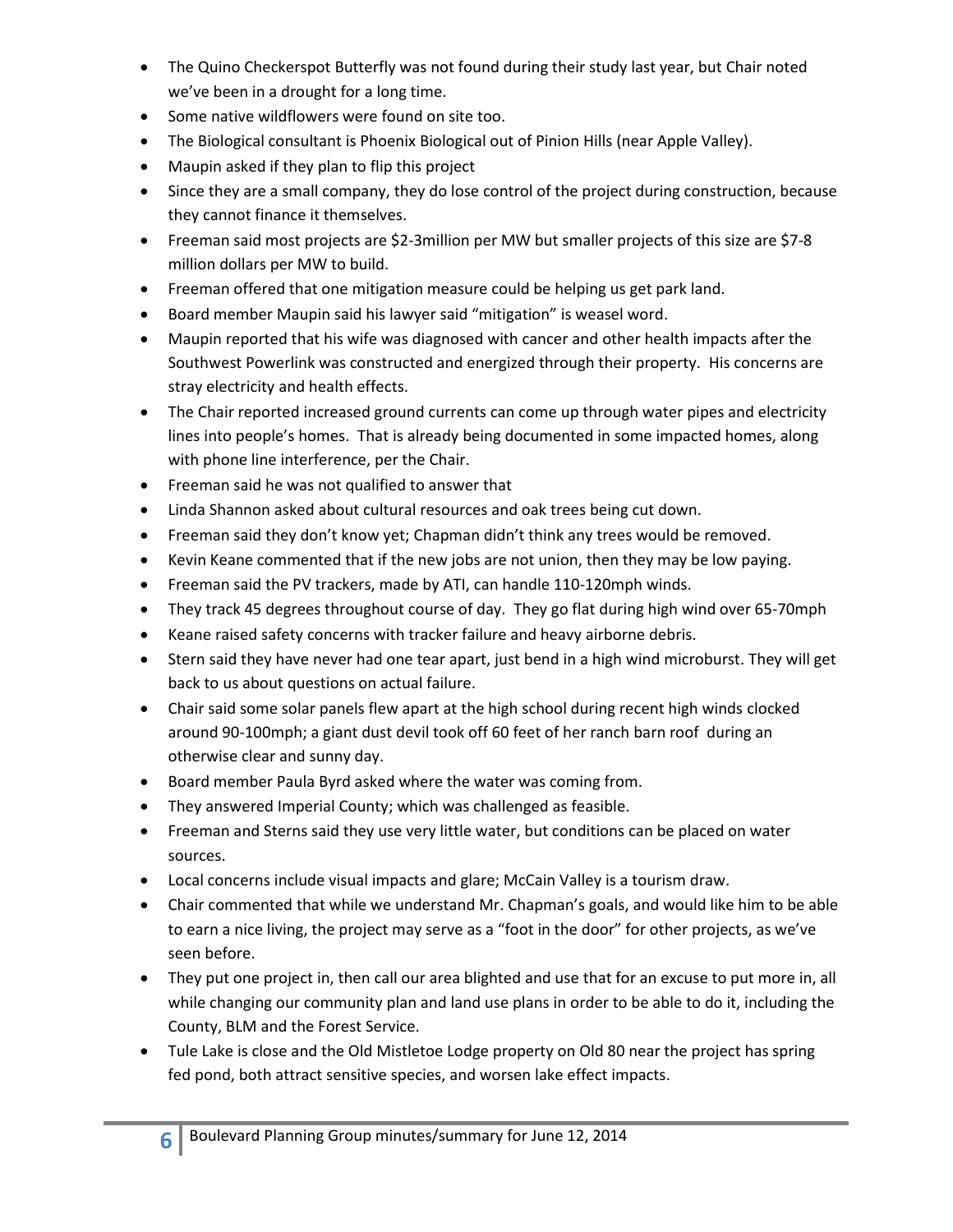- Chair received complaints from San Bernardino residents of similar projects built near them by same company with no community notice, increased dust and bad air quality, increased haboobs (sand storms), use of 10 times as much water as estimated, and loss of property tax, among other things.
- Community Groups and the Boulevard Planning Group have supported solar installations at the Border Patrol facility and the schools, and has even asked local casinos if they would consider on-site solar projects, rather than putting in wind turbines and converting undeveloped lands.
- If the Group approves this project, it can be used as leverage against us the in the future on other projects.
- The community spent 14 years on a community plan and thought we had succeeded, we are in designated wildfire corridor, and this project makes it more difficult to fight fires in the area.
- Retired fire fighters aren't afraid to tell the truth about how the method of fire fighting would change if these projects were built.
- We already have two 500kv lines running through, two 130kv lines going in now when they only clearly disclosed one line; we are already paying the price.
- Stern sitting in the audience, said that he knows the truth and that we are insulting the bird's intelligence if we think that Lake Affect is real. He said that birds are not dive bombing into solar panels.
- **Stern implied that his opinion was educated and others were not.**
- Chair argued that yes, birds are dive bombing solar projects mistaking them for water; their dead bodies are being hauled off from the sites.
- The Chair reported talking to biologists who said they could lose their jobs if they speak publicly about this due to pressure from the solar industry to suppress emerging information.
- Stern commented that Chair may be biased.
- The Chair said she is biased toward protecting the community and suggested that Stern may also be biased since he earns his living from solar.
- Stern admitted that, yes, he may be biased in favor of his own project.
- Chair read her one page list of project concerns (copies were included in agenda package)

**F. GROUP BUSINESS:** Announcements; correspondence; discussion items; project updates

### **1. REVITALIZATION REPORT:**

- Tammy Daubach gave the report.
- Only 2 kids attended the last free program at school (drugs and alcohol). If there is no attendance, we will lose the free programs.
- Start smart for driving was cancelled because one 1 kid signed up.
- We need bulletin boards to get the info to the parents.
- Trash Presentation by the Michelle and Kristy Daubach was added to the Matrix at the Diane Jacob Revitalization meeting.
- Paving of Hwy 94 and Old Hwy 80 costs \$1 million per mile. We have to prove the damaged roads are caused by the construction.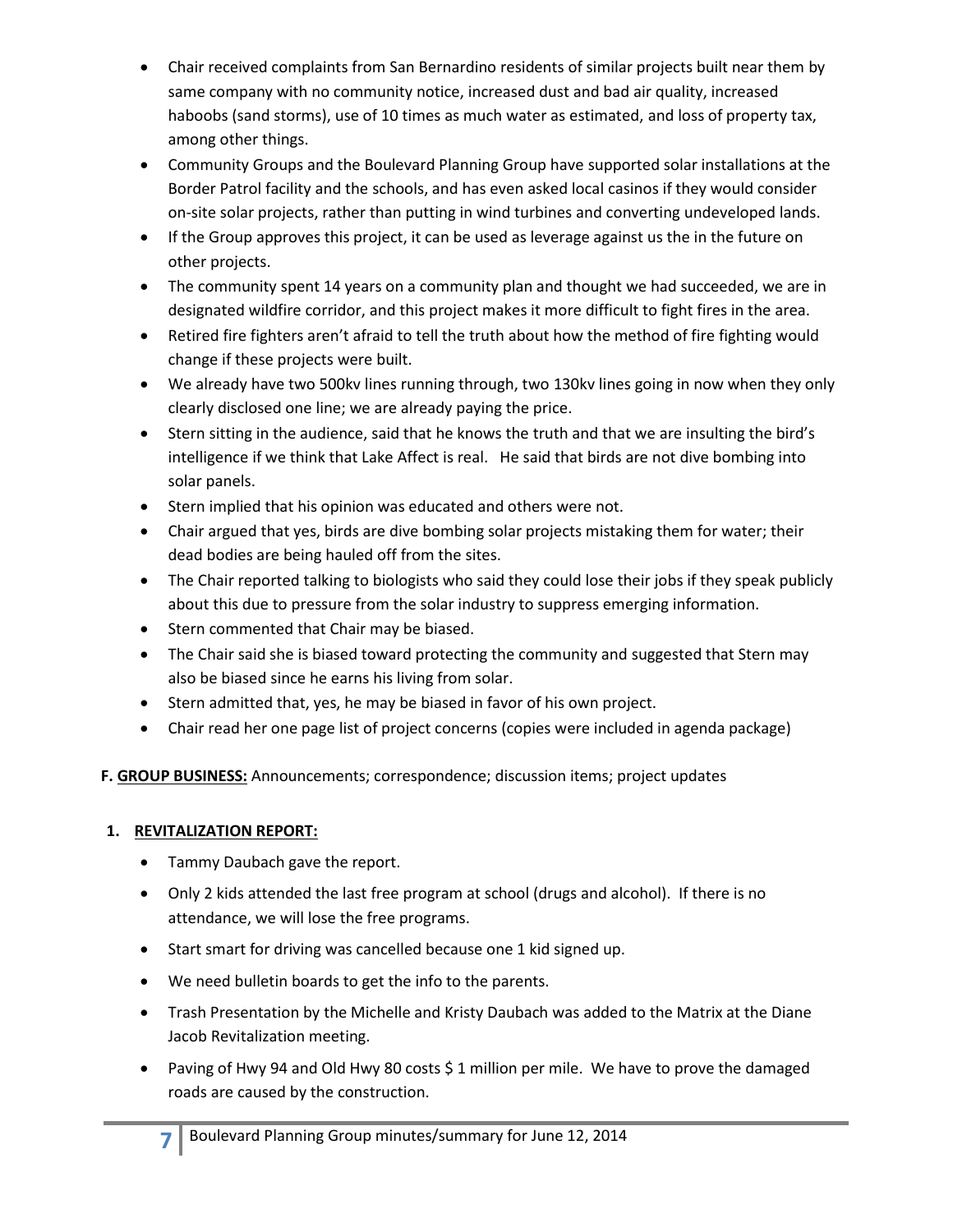- The EIRs should prove that because they estimate how many vehicle trips per day, etc.
- A new sheriff's station has been confirmed to be going in across the street; now in the Matrix.
- Jacumba Centennial had over 400 attendees and they raised \$10k for corporate funding. Local restaurants and businesses did well with the extra tourism.
- Mountain Empire Health Clinic is having ground breaking July  $26^{th}$ .
- Mountain Empire Children's Summer Camp is free 7/7-7/11.

#### **2. FIRE SAFE COUNCIL REPORT:**

- Fire fees are still in effect this year with a cost living increase.
- The council met with Diane Jacob on May 27<sup>th</sup> about the fire service in the back country.
- Fire Warden said the ISO rating has not changed in 13 years.
- A review will happen soon and the rating number should go down.
- The County is considering an ambulance for our area.
- The word "volunteer" should be removed from Boulevard Fire, since now the station is technically a paid station through stipends to Cal Fire firefighters.
- Developers need to fund staff, not equipment for fire fighting.
- Fire Safe Council voted to approve those recommendations.
- New invasive species in El Cajon now.
- The Shot Hole Borer came from Vietnam and Taiwan.
- Eats 1500 species of plants, not just one like the Golden Spotted Oak Borer.
- BLM has new fire restrictions due to the drought.
- No fireworks, no firearms, no burning, off road vehicles must have spark arresters, campfires, BBQ's and gas stoves must have permit.
- First recorded state-wide drought.
- All Cal Fire stations with 1 engine must have 4 fire fighters.
- Boulevard Fire Department should be completed by December 2014.
- We will get a new division and Chief in July.
- $\bullet$  July 17<sup>th</sup> preparations being made for a "Meet your Officials" dinner with possibly Border Patrol, Sheriffs and Fire Fighters in Boulevard.
- Cleveland Fire Station is at full staff.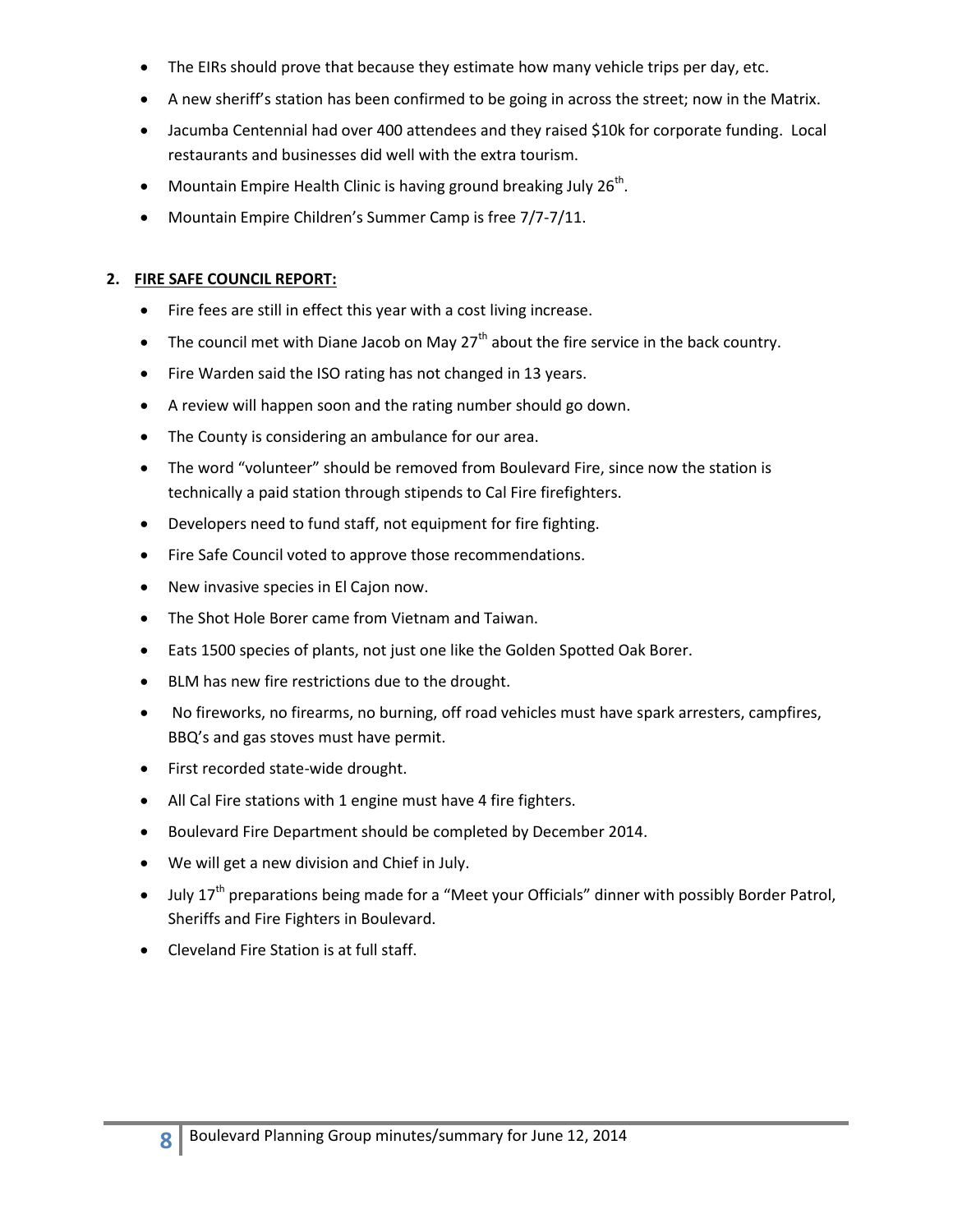## **3. SOITEC SOLAR PROJECTS (PDS2012-3910-120005): DRAFT PROGROMMATIC ENVIRONMENTAL IMPACT (DPEIR) REPORT FOR FOUR BOULEVARD PROJECTS WITH 7,409-8,415 CPV SOLAR TRACKERS @ 1,200 SQ FT EACH:**

- Chair reported being pleasantly surprised when Project Manager Robert Hingtgen responded this week that the consultant had not provided all responses to comments yet.
- If the responses are provided in the next few weeks then Planning Commission and Board hearings may be held in February 2015.
- Chair also reported that, through a somewhat convoluted response and memo, the County now considers Rough Acres Ranch Water Company a Mutual Water Company.
- Consultant Jim Whalen reported the foundation had been fully set up with the Mountain Empire School District to receive mitigation funds of \$1,000 per MW for projects.
- Whalen said they are responding to the massive number of comments and expect the DEIR out this fall
- Chair asked Whalen about another comment in the Administrative Record from a land bank asking about Miller Valley being included in mitigation for Soitec.
- Whelan said Miller Valley does not work for Soitec.
- Mitigation must be in the right place, near certain areas, etc.
- In response to Chair's request for update on Lansing's potential loss of Empire Ranch, Whalen responded that Lansing had reportedly sold Big Country Ranch and had made a deal to with the Haagen's to keep Empire Ranch.

# **4. NOTICE OF PREPARATION, INITIAL STUDY & REQUEST FOR ENVIRONMENTAL IMPACT REPORT (EIR) FOR ROUGH ACRES RANCH CAMPGROUND/CONFERENCE CENTER MUP: PDS2012-3300-12- 021 (MUP):**

- Whelan said most lake effect studies are anecdotal, but that clearly something is happening out there.
- Whalen reported he approached John Gibson about an Oak Nursery as an idea for mitigation, it would need to be included as cumulative project in the EIR
- Whalen also mentioned the County's Comprehensive Renewable Energy Plan and consultants (M Power?) hired to try to help rationalize the project; He asked if the Chair had been contacted as he had recommended.
- Chair confirmed she had been contacted but no meeting had been set yet.

# **5. ROUGH ACRES RANCH ROAD MAJOR GRADING PERMIT: PDS2011-2700-15622: APPLICANT GREGG HAMANN:**

Whalen reported the grading permit is moving along

# **6. ECO SUBSTATION: A COMPLAINT & SDG&E'S RESPONSE HAVE BEEN FILED WITH THE CPUC ON SDG&E'S WATER SUPPLY PLAN:**